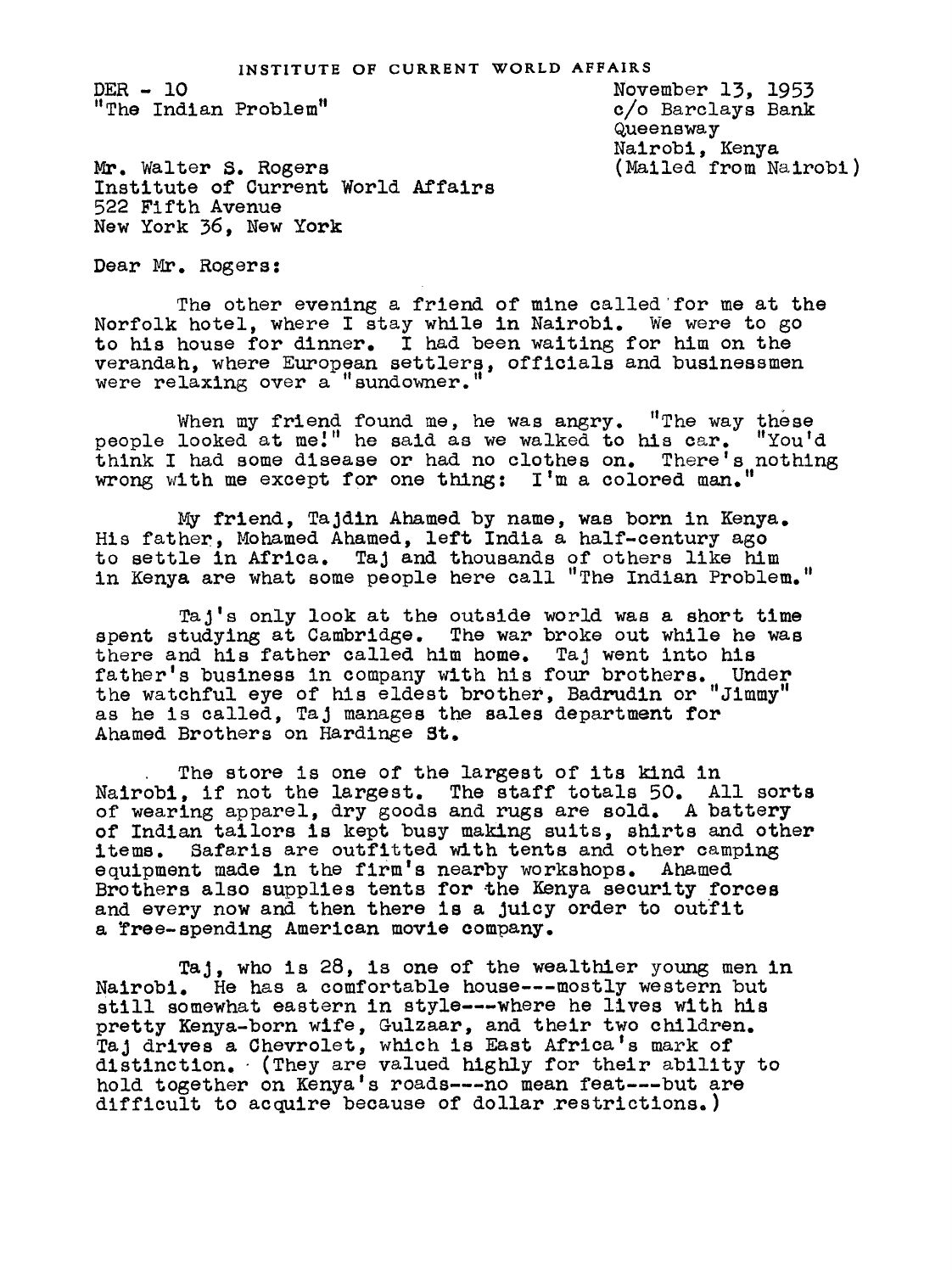$DER - 10 - 2 -$ 

TaJ's father, now 65, is the East African Horatio Alger. He arrived in Kenya from Bombay as a youth with one rupee (now valued at \$O.21) in his pocket. Nairobi then consisted of two streets and lions prowled around at night. During the early years, he worked in an Indian duka. He waited on customers, swept up the store, minded the owner's children and did the housework in the owner's living quarters. He saved his meager earnings and eventually opened his own store. By the end of World War I he was moderately wealthy, but a depression and the rupee-to-shilling currency conversion disaster wiped out his wealth. He started over again and TaJ says he now has assets totaling  $\angle$ 500,000 or \$1,415,000. He now spends part of each year in Paris while his sons look after the business.

The Ahameds are Ismaill Muslims or followers of the Aga Khan, whom they consider the 48th imam or direct male descendant of All, the son-in-law of the prophet Mohamed. (Mohamed had no sons.) Next summer the family will vislt Dar es Salaam in Tanganyika to see the Aga Khan's not inconsiderable weight matched in platinum by his followers for the benefit of charity.

The Aga Khan has been instructing his followers to sever their ties with India and Pakistan and adopt western ways. TaJ and Gulzaar have been doing this and they speak only English to their children. "We want them to grow up speaking English better than any other language," says TaJ. With Gulzaar, he speaks a mixture of English and Cutchl---one of India's unwritten dialects spoken in an area near Bombay. Taj also speaks Swahili, East Africa's lingua franca, Gujerati, the language of Gujerat, part of Bombay State, and Hindi, uow the national language of India. Gulzaar, on a specific suggestion from the Aga Khan, wears western dresses during the day, putting on her gold-trimmed, Kashmir-made saris only in the evening.

TaJ Is good-natured, personable, and, like many Indians\* is exceedingly hospitable. ("If my worst enemy comes to my house, I must welcome him, give him an excellent meal and the best room in the house for the night. Tomorrow we can be enemies again, but not while he is our guest. That is our custom.")

\* I use the words "Indian" and "Asian" in this newsletter to denote someone whose origins were In the Indian sub-continent. Since partition in India, references is sometimes made here to Indians and Pakistanis or Muslims and non-Muslims. Taj would be a Pakistani by religion, but<br>his forefathers lived in what now is part of India.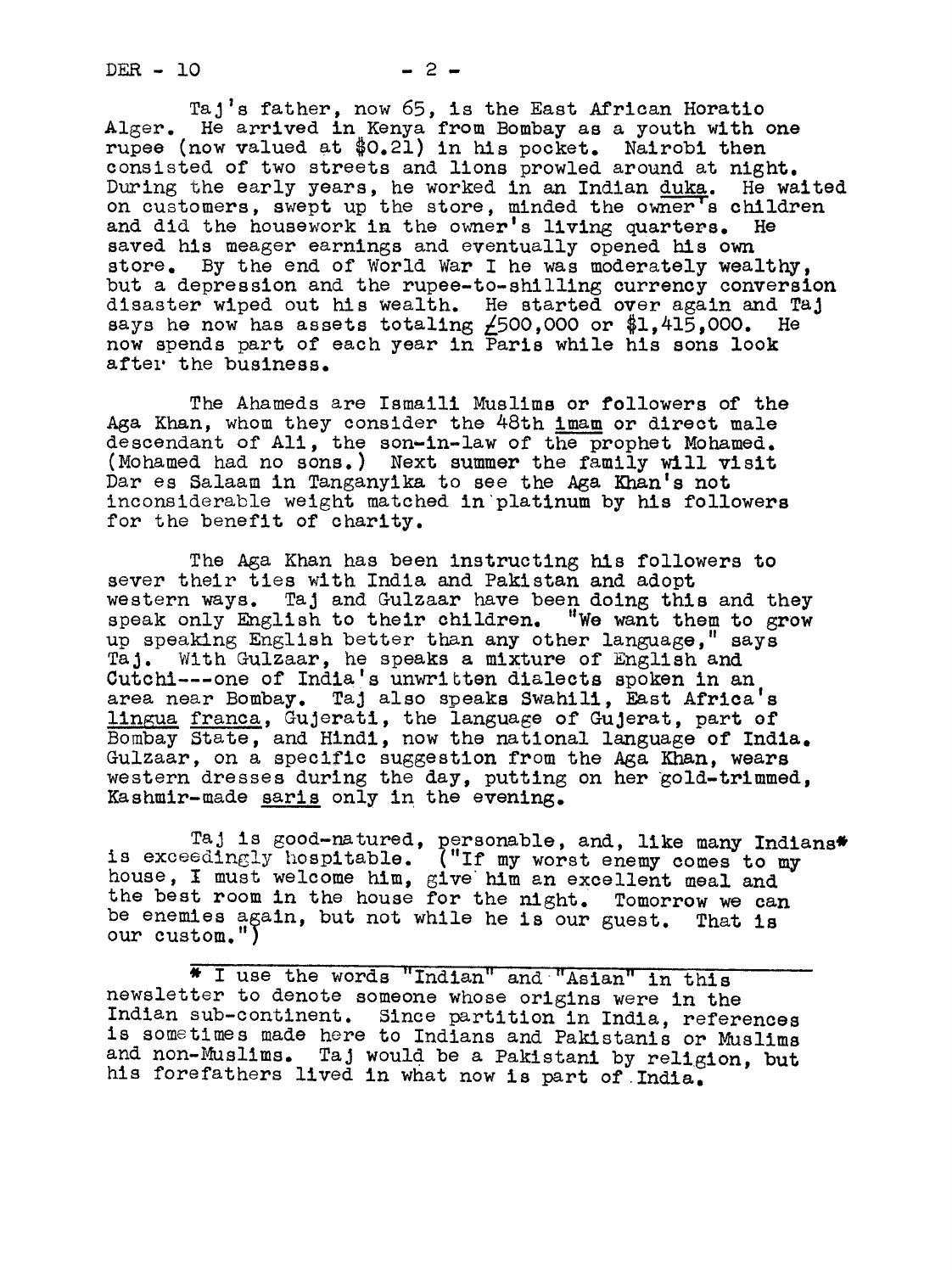$DER - 10$   $-3$   $-3$ 

TaJ has made many European friends and frequently invites them to his home for dinner. The hospitality usually but not always is returned. Then TaJ finds that when Europeans invite him to their homes, they either make it an all-Asian affair or Invite only Europeans he already knows.

Unlike the detribalized African, Taj does not especially strive to become a European. Although he has adopted many Western ways, he still prefers much of the old, including Islam. But he wants to be accepted as an equal in Kenya and so far he and his people have not been. Discrimination hurts his pride and he feels it deeply. Inevitably at any Indian gathering, the talk turns to the color bar. At a recent party, an Indian Journalist who had lived in South Africa said: "You people talk about'the color bar here. You don't know what it is. You should live in South Africa." But that is little consolation to the sensitive Kenya Indian.

Like in South Africa, where things are getting worse from the Indian point of view instead of somewhat better as in Kenya, fear of economic domination by the Indian is a strong factor here in shaping European opinion on "The Indian Problem. It is a fear, as expressed by Elspeth Huxley in "White Man's Country" that a "more prolific race on a lower economic level would gradually drive out the race with a higher standard of living." One hears continually in Kenya: "They live off the living the continually in Kenya: "They live off the smell of an oily rag and they breed like flies.

Whereas the average Briton here spends a part of his income on "the good things in life," the average Indian works long hours, devotes few if any to recreation and, if not off an oily rag, lives on a much lower scale than the Britisher.<br>Most of Kenya's Indians came from the Bombay area. They were Most of Kenya's Indians came from the Bombay area. poor, of a low caste and had little or no education. They emigrated in the hope of finding something better, as did the U. S. immigrant. Seeking to rise in the world and spurred on by a familiarity with poverty, they were industrious.

The small Indian merchant will exhaust himself making a "Yes, Sir," he exclaims with an unctuous smile when you sale. "Yes,  $\texttt{Sir},$ " he exclaims with an unctuous smile when you enter his shop. "Do you like this shirt, Sir? No? Wait a minute, Sir, I've got another one right here." He hurries up a ladder and knocks down several boxes from a shelf. Stepping over the pile on the floor, he hurries back with an apologetic grin. "This is made of the finest material, Sir. Only first "This is made of the finest material, Sir. Only first class merchandise here. This is a first class shop. Oh, you don't like it? Wait a minute, Sir, don't go away. We can don't like it? wait a minute, Sir, don't go away. We can<br>make one for you. It will be ready Friday. Oh, you have to have it sooner? It will be ready tomorrow, then, Sir. Do you need any socks? How about handkerchiefs? Look at this one, Sir."

The Britisher goes out to spend the rest of the afternoon knocking balls around a golf course or tennis court while the Indian squats on the floor of his dirty workshop making the shirt.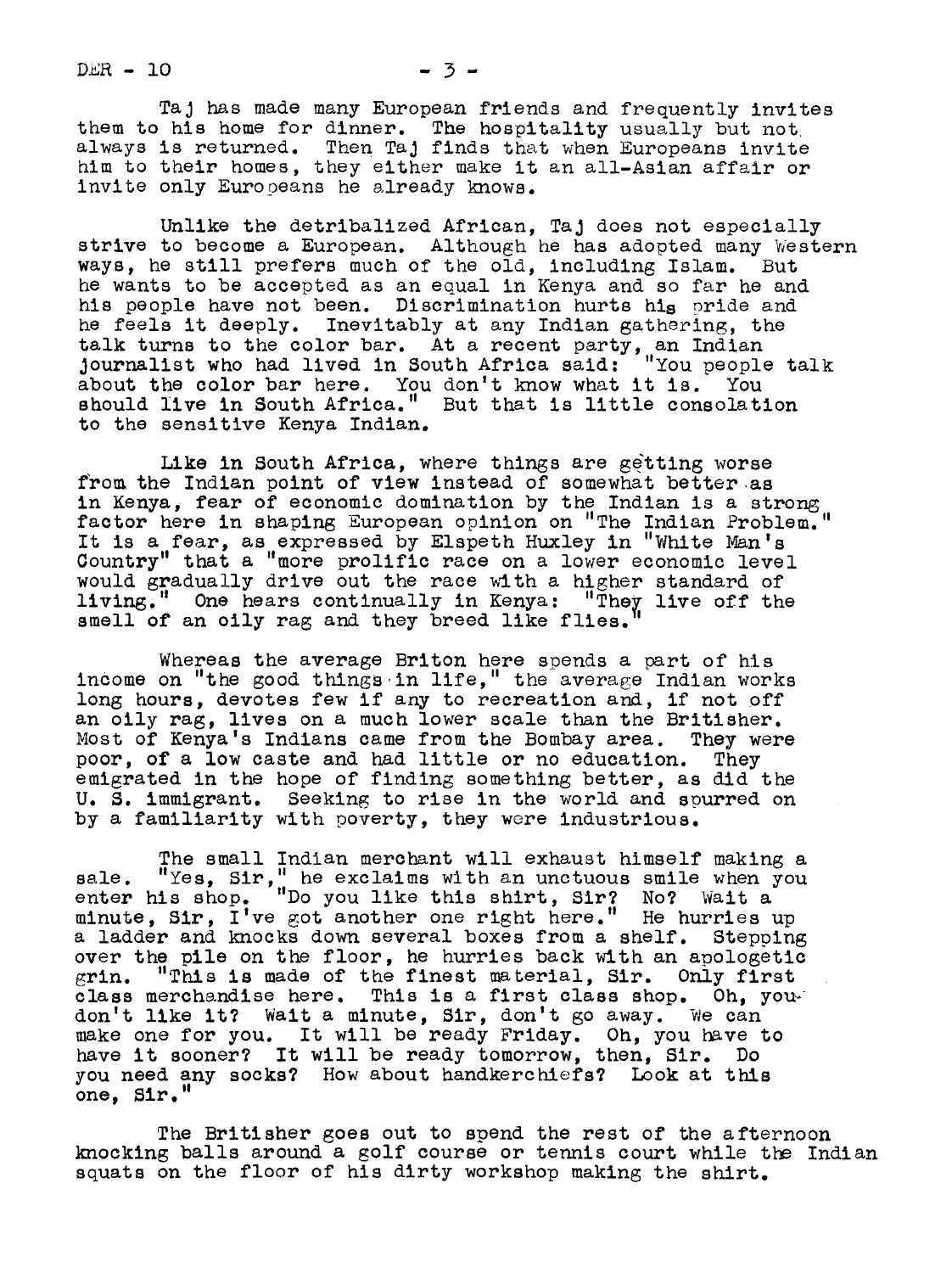$DER - 10$   $-4$   $-$ 

"They don't come into my shop because they like my face. They come in because they know they will get service," the Indian merchant said. In many ways the position of the Indians in East Africa is similar to that of the Jews elsewhere.

Several of Nairobi's hotels and office buildings are owned by Indians.  $Taj's$  father, who multiplied his one rupee into a tidy little fortune, recently purchased a new store building on Delamere Av., Nairobi's main street, for  $\neq 50,000$ or  $$140,000$ . "If we send money to India, the Europeans accuse us of bleeding the country dry. If we invest it here, they accuse us of trying to take over the country," an Indian businessman said.

Only a few of Kenya's Indians have done as well as TaJ's father and one finds the slums of Bombay reconstructed in Nairobl and in small towns and trading centers throughout East Africa. While the homes of the upper class Indians are as clean and as attractive as those of the Europeans, one finds different standards among the lower class Indians. I recently toured model housing put up by the City of Nairobi for low-income Indian families and even though the homes were practically brand new, they were littered with refuse and filth. "We can't make them keep these places clean, " said the city official with me.

Although they are subjects of the same wueen---or at least nominally so in the case of the Indians---the Britishand Indians are worlds apart. The Indians, particularly the followers of the Aga Khan, have westernized themselves considerably, but still remain Indian in many ways. Not all of them speak English. While the men have adopted western dress, their women generally stick to the sari. They eat Indian food and only a few have become Christians. The vast majority remain Hindus, Muslims, Jains, Sikhs and Parsees.\* The Indians are not very well educated. Advertisements of firms in India for talismans guaranteed to bring the owner health. success in business and love and long life appear regularly in Nairobi's Indian newspaoers, indicate there is a market for such charms. A Goan journalist, referring to the Kenya Indians, said contemptuously: "They aren't typical of India. Their vision doesn't extend beyond the shilling.

One of the most frequently heard complaints about the Indians is that they block African advancement by holding jobs that otherwise would go to Africans.

The Parsees, followers of Zoroaster, are of Persian origin but lived in India after fleeing their homeland because of Muslim intolerance to their fire rites.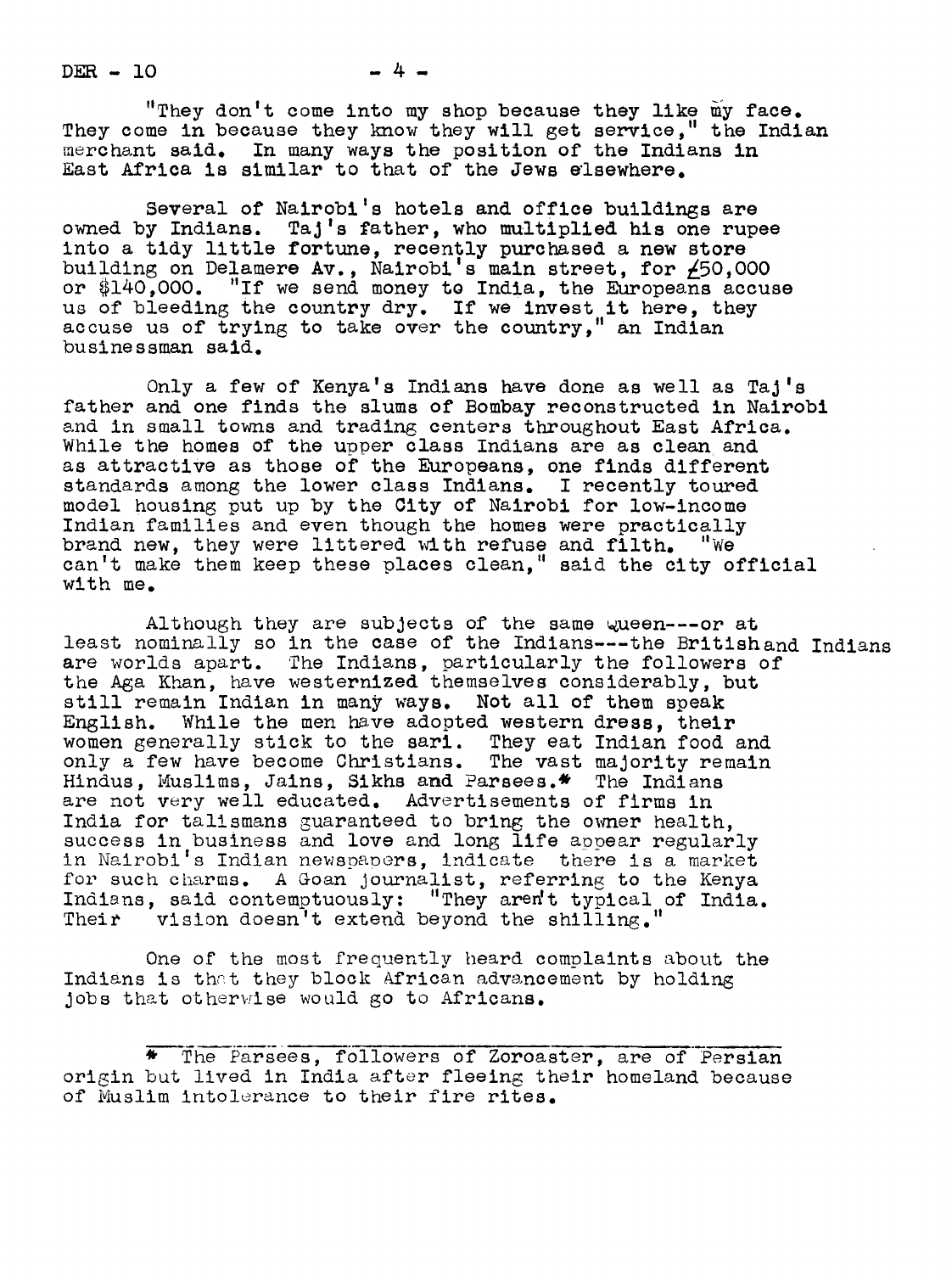$D \triangle R - 10$  - 5 -

The British and sometimes the advanced African points to the petty Indian trader, the clerk or the artisan and says: "If he wasn't here an African would be in his place.

The Indian replies: "The British control the government.<br>They control education. If they are so interested in promoting African advancement, why don't they train the African?" The Indian will never block Afriean advancement because if a European employer has a choice between an Indian and an African he will take the African because he can get him cheaper, the Indian adds.

A British businessman complained that try as he will, threaten and cajole, he can t get Indian artisans to train African apprentices. He says African advancement would have been oushed faster if there had not been a ready made artisan-clerk class among the Indians.

The Indians, at any rate, played an important part in the development of the country---a development that has been of tremendous benefit to the African. At a time when African labor could not be relied upon, Indian coolies built the Coast to Uganda railway which helped bring about an end to the slave trade and made possible the beginning of commerce.

Indian traders, fanning out over East Africa in the wake of the colonial administrators, brought blankets, trinkets and other such items to the African tribes. The African's desire for the goods of the outside world helped start him on the road of advancement.

Today, at the end of practically every set of dusty bush tracks in East Africa stands the inevitable Indian duka and some Britishers and Africans accuse the duka keepers of driving out prospective African competitors by price wars. Nevertheless, one does find African dukas in operation.

African opinion on "The Indian Problem" varies. A Luo Journalist said: "We don't want people to come and do the work we can do. We want men to come and teach us like the British have."

A fiery Somali said: "I can understand why the European has to have the privileges he has. He is an intelligent man and he is a member of the ruling race. He is---I have to admit it---superior to us. But only for the moment! But why should the Indian receive more money than me? He is a man of color like me. He has never achieved the things the European has. Why should he have privileges?"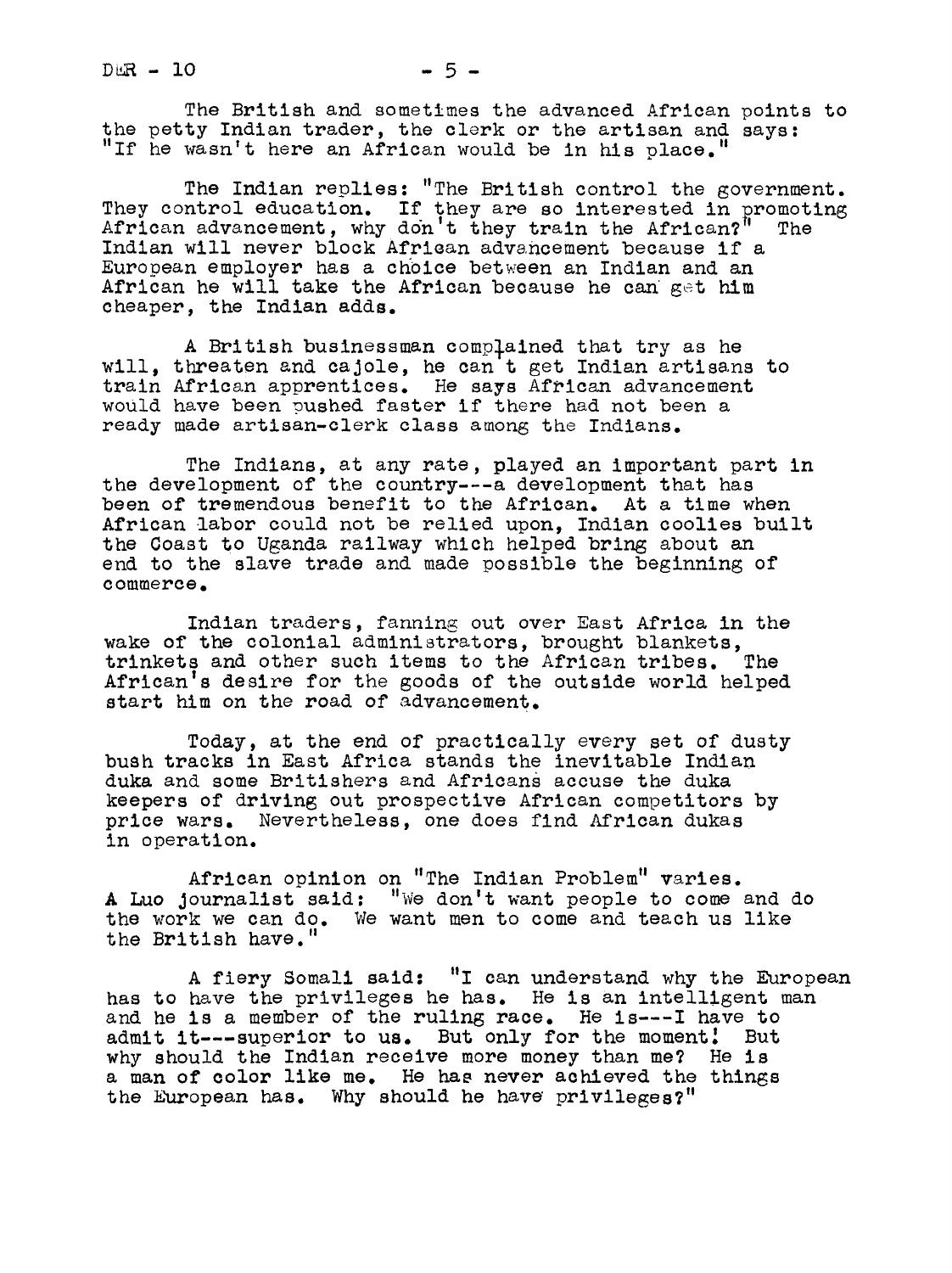And a Maragoli said: "I don't think too much about the Indians. If I go into a European hotel, they will throw me out. I blame the Europeans even though the hotel may be owned by an Indian."

Many Africans share his view in regarding the Indian as a non-entity. Mau Mau, for instance is dedicated at least at present to driving the white man, not the brown man, from Kenya. Some Indians have suffered from violence during the Emergency, but many of these incidents were robberies which may or may not have been inspired by Mau Mau. Only a small number of Indians are serving in the security forces. Indian political leaders charge that the Europeans have not utilized Asian manpower because, with an eye on the future, they are reluctant to arm and give military training to the Indian.

Some Europeans here see the overall Indian-European situation as a struggle over which way the colony will develop---along eastern or western lines. "We pioneered this country. We brought civilization to the Africans and by God we're going to keep this a British colony," the settler snorts.

In recent years scholarships and other assistance for Africans to study in England have been matched by another scholarship program for Africans to go to India. It is financed by the Indian government and by local Indian merchants. Apa B. Pant, the Commissioner of the Government of India to East and Central Africa, said he approached Indian merchants and: "I told them 'You made a lot of money here from the Africans. This is your way of thanking them. "" About 100 East and Central Africans are studying in India at the moment.

A young Kikuyu who tends the switchboard at the Norfolk came up to me the other day to say excitedly that he might get a scholarship to study architecture---he could hardly pronounce the word---in India. To him, it was the promised land. Another young Kikuyu who gives me Swahili lessons said, while discussing his ambition to study abroad or at Makerere College in Uganda: "I wouldn't want a scholarship to India. I am interested in what the Europeans can teach me." His view seems to be shared by most Africans. Christianity and Islam have gained many converts among the Africans. Hinduism is not a proselytizing religion, but even still, few if any Africans orient themselves toward or are interested in India.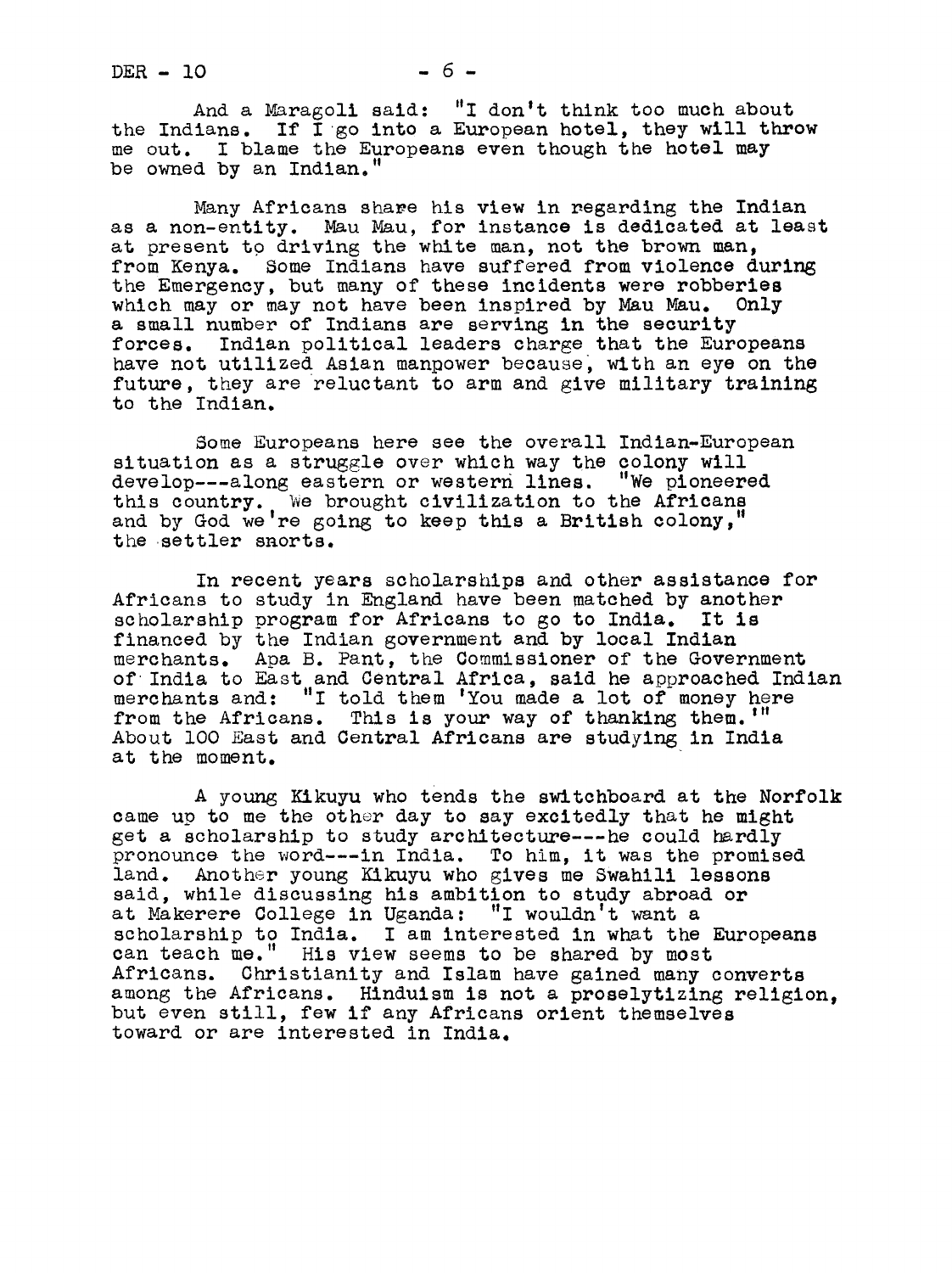$DER - 10$  - 7 -

Hindu and other non-Muslim Indians have made bids from time to time for a political alliance with the Africans against the dominant Europeans. The Kenya Indian Congress held a Joint meeting and made other advances tothe Kenya African Union before the latter was outlawed and the recent policy statement of the Congress has been interpreted as a renewed bid for African support.\* The Muslims, meanwhile, have tended to remain somewhat apart from the Hindus and the others and many Britishers regard the Muslims as "better" than the other Indians.

European settlers throughout Africa think that India is casting covetous eyes at her neighboring continent. They fear that one day India's surplus millions might find their way onto the African continent, swamping whatever European outlook it has. In Kenya one hears continually of "Indian imperialism''and "Asiatic hordes."

Indian immigration is a big political question in Kenya and in recent years there has been a decline. But even so Kenya's Indians are more prolific than the Europeans. The Asian birth rate in Nairobi during 1952 was 61 per 1,000, compared with 21 for the European population.\*\* In Kenya the white man is outnumbered 134 to 1 by the African and 3 to 1 by the Indian. \*\*\*

The intensity of European feeling even in Kenya's early years about "The Indian Problem" was shown by the threatened settlers' revolt of the early 1920s. They made detailed plans for a rebellion--including plans for kidnaping the Governor---when they learned that the home government was thinking of allowing unrestricted Indian immigration and giving Indians some seats on the Legislative Council. Under the threat of a revolt and because of arguments advanced in England by a settler deputation headed by the late Lord Delamere, the home government backed down. "Don't underestimate the tenacity of the British settler today in face of Indian encroachment," a European political leader said to me the other day.

\* Reported in DER- 7.

\*\* Annual Report of the Medical Officer of Health of Nairobi, 1952: Bhatt's Printery Ltd. , Bazaar Lane, Nairobi.

\*\*\* The East African Statistical Department recently estimated Kenya's 1953 population at 42,000 Europeans, 120,000 Indians (persons of the Indian sub-continent racial group), 30,000 Arabs, lO, 000 Goans and 5,640,000 Africans. The la st official census was in 1948, when the population was reported at 30,O00 Europeans, 90,000 Indians, 24,000 Arabs, 7,000 Goans and 5,250,000 Africans.

An earlier estimate of the current population was reported by me in DER -  $5$  (page 4). The figure 158,000 for "Asians" included Arabs and Goans.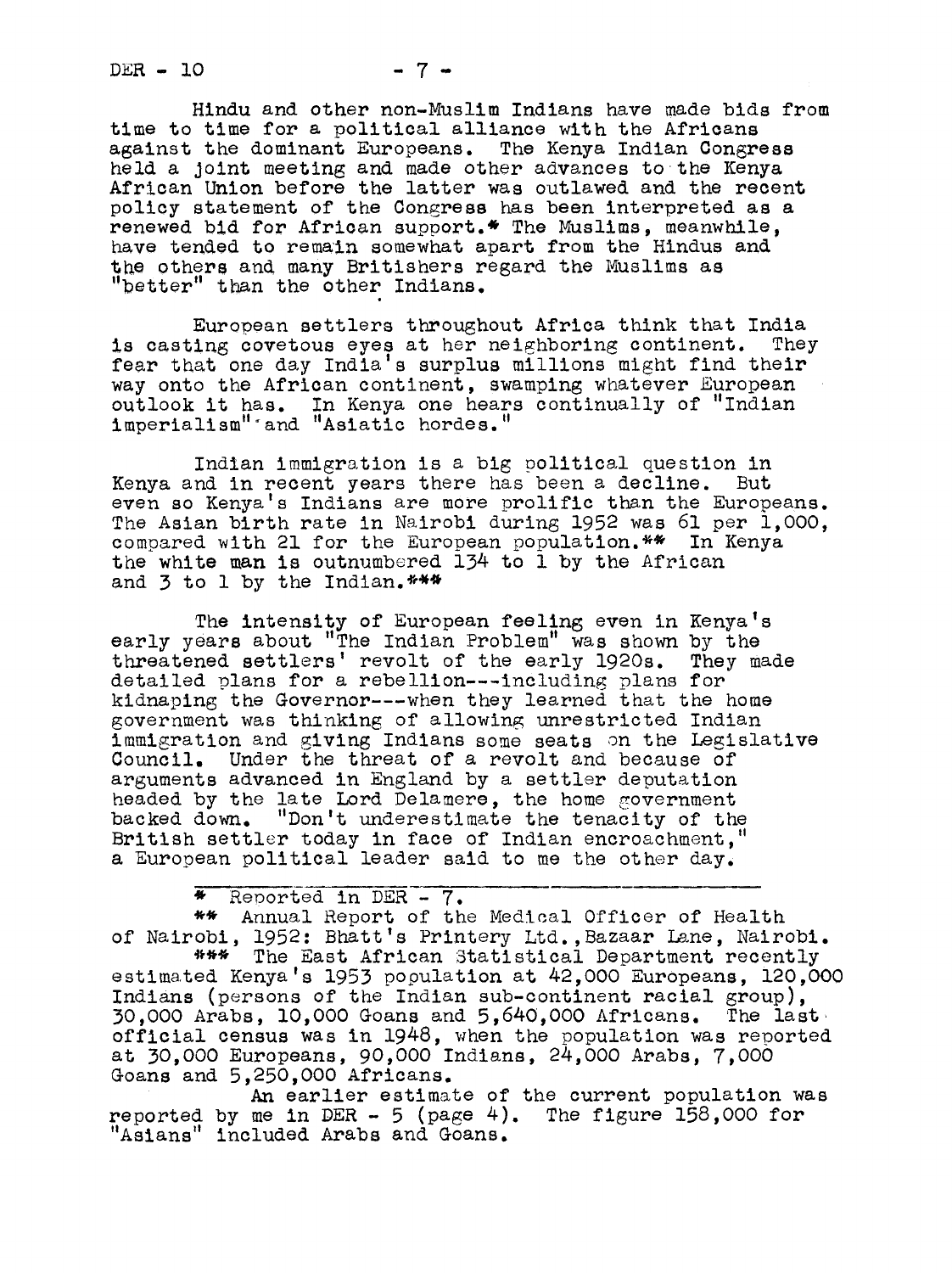Against this background, Mr. Pant, the mild-mannered, witty Oxford graduate and son of a rajah has become the settlers' Number One Bogey Man. They look on him as the architect of evil Indian designs on their security, land and prosperity. Mr. Pant's public utterances seldom fall to touch Off a barrage of indignant letters to the European press. To all this uproar, Mr. Pant puts on a pained look, shrugs his shoulders and goes about his business of representing his government's interests in East Africa.

His stated view on the Indian in Kenya is:

"Persons of Indian origin who reside on this continent are repeatedly advised that they must not consider themselves as privileged people and expect, and accept, privileges at the expense of the indigenous people because it is privilege and desire to dominate that created conflict...

"Further, India 'has repeatedly stated that persons of Indian origin must consider themselves as citizens of the country of their adoption. In other words, the Indians in East Africa must consider themselves as East Africans.

As Mr. Pant himself admits, his words were not too enthusiastically received by some of the Indians in Kenya.

Mr. Pant apparently is held in high regard by his government for on one occasion Pandit Nehru, speaking at New Delhi, said: "I should like to say that among the many oeople in our foreign service, one whose work we have appreciated more than any other's is our Commissioner in East Africa, Mr. Apa Pant. From the very first day of hls arrival in East Africa, about five years ago, he has worked for what is called the establishment of a multi-racial society."

Pandit Nehru's public statements on Africa are criticized by Europeans here as amounting to "meddling" in Kenya's internal affairs. Once, just after the start of the Emergency, when scores of Africans, including Jomo Kenyatta, were arrested, Mr. Nehru declared:

"I hope that the persons arrested will have a fair trial and every opportunity for defense and <sup>I</sup> hope that Indian lawyers there will help them in this defense because they may not have other competent helpers."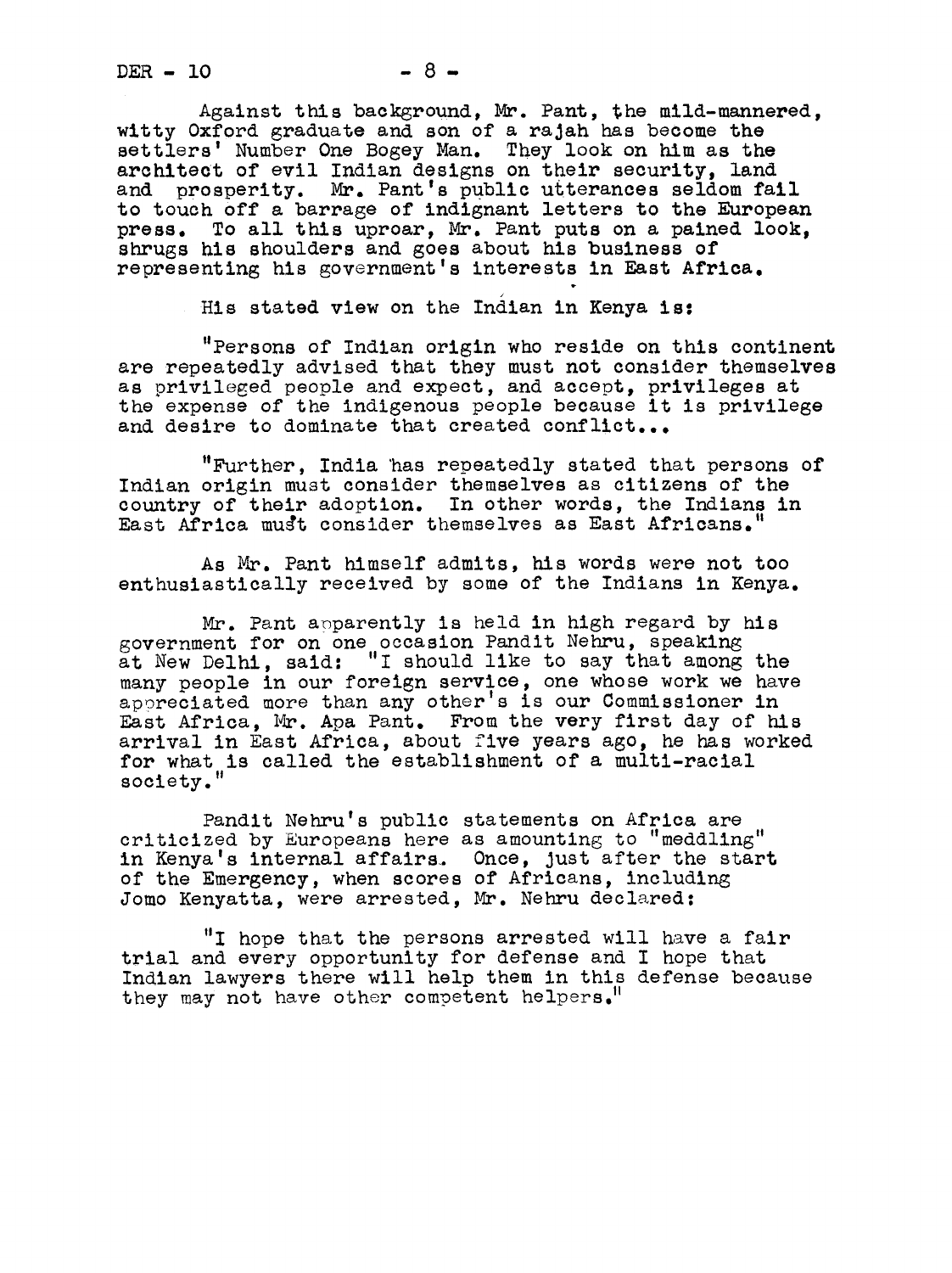$DER - 10 - 9. -$ 

Pandit Nehru's references, too, to the "suffering<br>Africans" and to "imperialism" also draw criticism from Kenya's Europeans. They declare he fails to point out the benefits of British rule to the Africans---the ending of tribal warfare, epidemics and famines and the introduction of education, better agricultural practices and a higher standard of living.

Kenya's Indians agree that the color bar has lessened considerably in recent years. Nairobi's hotels---including those owned by Indians---once were the exclusive domain of Europeans. Now Indians are accepted as diners and as guests---with the stipulation that Indian guests must have private baths. The hotels say that Indians in general have ideas on sanitation and whether this is true of the individual Indian or not, the Europeans would object to sharing such facilities. The hotels point out they cannot guarantee against "dirty looks," but that if Europeans complain of the presence of Indians inthe hotel, the Europeans are told to go elsewhere if they don't like.<br>it. It has been my impression that some of the dirty It has been my impression that some of the dirty looks are more imagined by the hypersensitive Indian than real. Then, whenever anyone walks into a public place in Kenya, everyone cranes his neck to see who has arrived.

No segregation exists in the prlvately-owned theaters or the privately-owned bus service. Government buildings though have separate washrooms for the two races, washrooms marked "Asian type" and "European type" are found in Some government places and each contains a different type plumbing facility.

Restrictive covenants operate against Indians wanting to buy property in some residential sections of Nairobi and although they are barred from owning land in the white highlands, they are free to purchase alienated land elsewhere in the colony.

In the professional grades of the Civil Service, Indians are paid three-fifths of what a European receives for the same Job. Differentials also exist in the lower grades. A commission is studying the whole wage question now and the government hopes to abolish these inequalities next year.

Politically, Indians have less than half the representation of the Europeans in the colony. Indians further sre disunited whereas the Eurooeans stick together.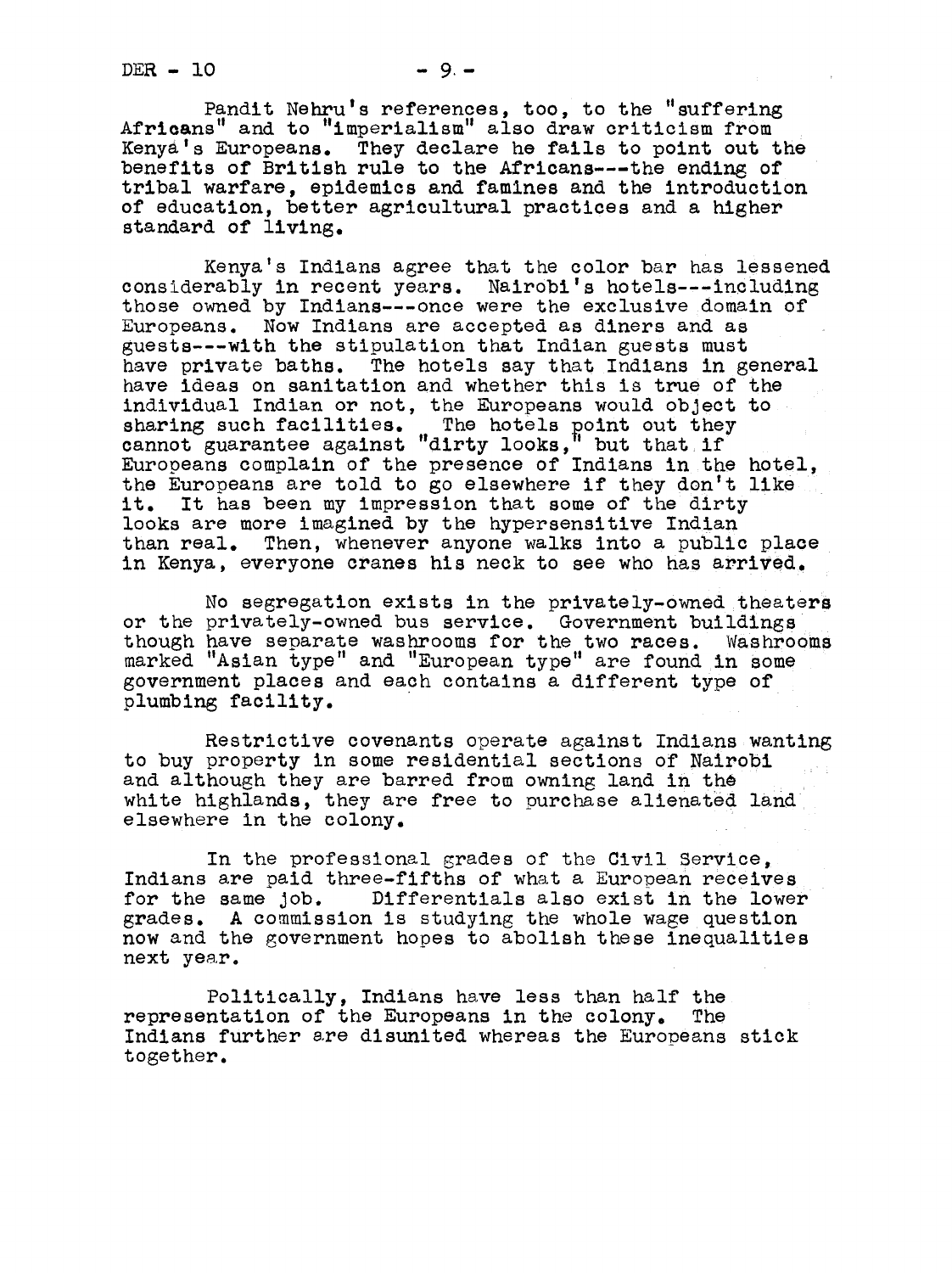$DER - 10 - 10 -$ 

Of the six Asian seats on the unofficial side in the Legislative Council, four are reserved for Hindus and other non-Muslims and two for Muslims. The setting aside of two seats for Muslims, done in 1952, was criticized by non-Muslims as a European effort to "divide and rule." Demands are now being made by the Sikhs for a reserved seat as well.

There are six African unofficials in Legco, all appointed by the government, and two Arab members, one elected and the other appointed. The European unofflcials have 14 seats---or the same as the total non-European strength on that side of the house.

Together the unofficlals have two more seats than the government. The government strength consists of eight ex-offlcio members who are government officials and 18 members nominated from the public. The nominated members include two Indians, two Africans and an Arab. Nominated members are obliged to.vote with the government on important matters.  $*$   $*$   $*$ 

Whatever his effect on African advancement, the Indian settler, like the white settler, is a fait accompli. He is here and here to stay. Understandably, he wants full rights as a citizen and the Europeans, however distasteful it may be to them, should be ready to yield, if only in their own interest. It is not a healthy condition for a country to have a frustrated class, even if that class has the trader's uon-militancy and is imbued with the idea of Ghandian non-violence. The African may not be ready for a full share in government, but the Indian certainly is.

It seems unlikely though that the Europeans will grant full, equal rights to the Indian in the immediate future. But right now he at least needs to be given a sense of security. It is hard to separate platitude from honest conviction, but Europeans seem to be coming around<br>to this idea. Mr. Michael Blundell, leader of the European elected members of the Legislative Council, declared at Nakuru yesterday:

"It is not only unwise, but impossible, to shut out the African from a share in the political future of the country. We shall also be wise to create opportunities whereby members of the Asian and Arab groups,who have made their homes here and look to Kenya as their country, feel that they too are part of the country and have a future here."